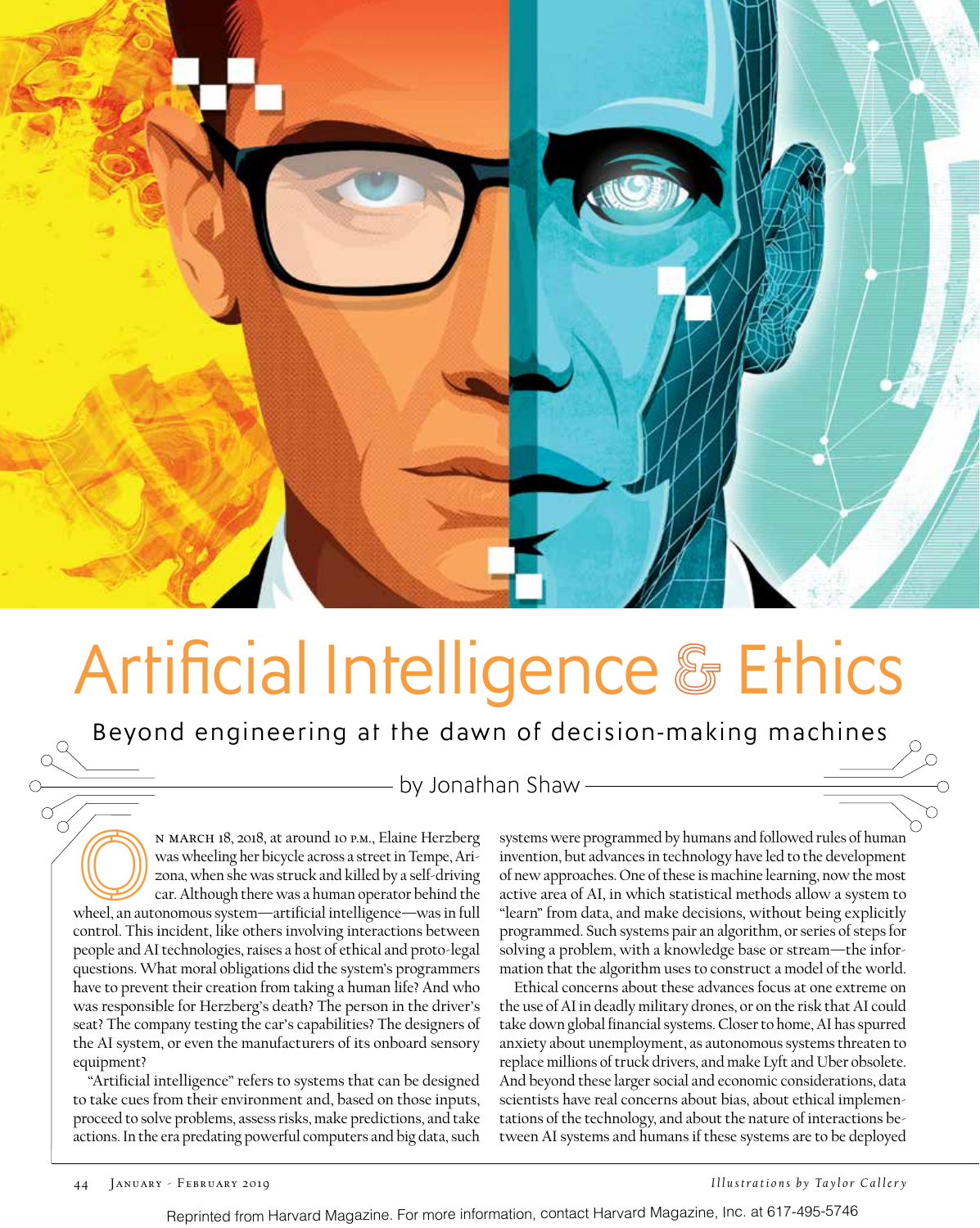properly and fairly in even the most mundane applications.

Consider a prosaic-seeming social change: machines are already being given the power to make life-altering, everyday decisions about people. Artificial intelligence can aggregate and assess vast quantities of data that are sometimes beyond human capacity to analyze unaided, thereby enabling AI to make hiring recommendations, determine in seconds the creditworthiness of loan applicants, and predict the chances that criminals will re-offend.

But such applications raise troubling ethical issues because AI systems can reinforce what they have learned from real-world data, even amplifying familiar risks, such as racial or gender bias. Systems can also make errors of judgment when confronted with unfamiliar scenarios. And because many such systems are "black boxes," the reasons for their decisions are not easily accessed or understood by humans—and therefore difficult to question, or probe.

Examples abound. In 2014, Amazon developed a recruiting tool for identifying software engineers it might want to hire; the sys-

tem swiftly began discriminating against women, and the company abandoned it in 2017. In 2016, ProPublica analyzed a commercially developed system that predicts the likelihood that criminals will re-offend, created to help judges make better sentencing decisions, and found that it was biased against blacks. During the past two years, self-driving cars that rely on rules and training data to operate have caused fatal accidents when confronted with unfamiliar sensory feedback or inputs their guidance systems couldn't interpret. The fact that private commercial developers generally refuse to make their code available for scrutiny, because the software is considered proprietary intellectual property, is another form of nontransparency—legal, rather than technical.

Meanwhile, nothing about advances in the technology, per se, will solve the underlying, fundamental problem at the heart of AI, which is that even a thought-

fully designed algorithm must make decisions based on inputs from a flawed, imperfect, unpredictable, idiosyncratic real world.

Computer scientists have perceived sooner than others that engineering can't always address such problems post hoc, *after* a system has been designed. Despite notable advances in areas such as data privacy (see "The Privacy Tools Project," January-February 2017), and clear understanding of the limits of algorithmic fairness (see page 49), the realization that ethical concerns must in many cases be considered *before* a system is deployed has led to formal integration of an ethics curriculum—taught by philosophy postdoctoral fellows and graduate students—into many computer-science classes at Harvard. Far-reaching discussions about the social impact of AI on the world are taking place among data scientists across the University, as well as in the Ethics and Governance of AI Initiative launched by Harvard Law School's Berkman Klein Center, together with the MIT Media Lab. This intensifying focus on ethics originated with a longtime member of the computer science faculty.

## From Communication to Cooperation—and Ethics

"A few years ago," says Higgins professor of natural sciences Barbara Grosz, "I was visiting friends at Microsoft—the husband develops computer-vision systems—and we drove somewhere to go walking. On the freeway in front of us was a truck, with a porta-potty on the back, and a bicycle attached to the porta-potty. 'What would my system do with this thing?' the husband wondered. 'Would it know how to react to that?'" The answer is, probably not. Such an image is unlikely to be part of its "experience"—the vast collection of images, laboriously tagged by humans, that form a system's training data.

The fragility of current AI systems stands in stark contrast to human intelligence, which is robust—capable of learning something in one context and swiftly applying it to another. Even if computers can distinguish bikes from trucks from porta-potties, they have difficulty recognizing how they might have been joined together to travel down the freeway, with the bicycle sideways, at 60 miles



an hour. (Exploitation of this input vulnerability is the subject of "AI and Adversarial Attacks," on page 48.) In other words, AI lacks common sense and the ability to reason—even if it can also make incredible discoveries that no human could, such as detecting thirdor higher-order interactions (when three or more variables must interact in order to have an effect) in complex biological networks. "Stop thinking about robots taking over," is how Grosz sums it up. "We have more to fear from dumb systems that people *think* are smart than from intelligent systems that know their limits."

Grosz, who studied mathematics at Cornell and then computer science at Berkeley, has worked on problems in AI since 1973, when she was hired as a research mathematician at the Artificial Intelligence Center of SRI International. She is considered an architect of the AI subfield devoted to how computers generate and interpret human speech and text—she won the Lifetime Achievement Award of the Association for Computational Linguistics in 2017—and can rattle off a litany of ways that language-capable systems such as Alexa, Siri, and Google fall short. They know where the nearest

#### *Photograph by Eliza Grinnell/SEAS Communications*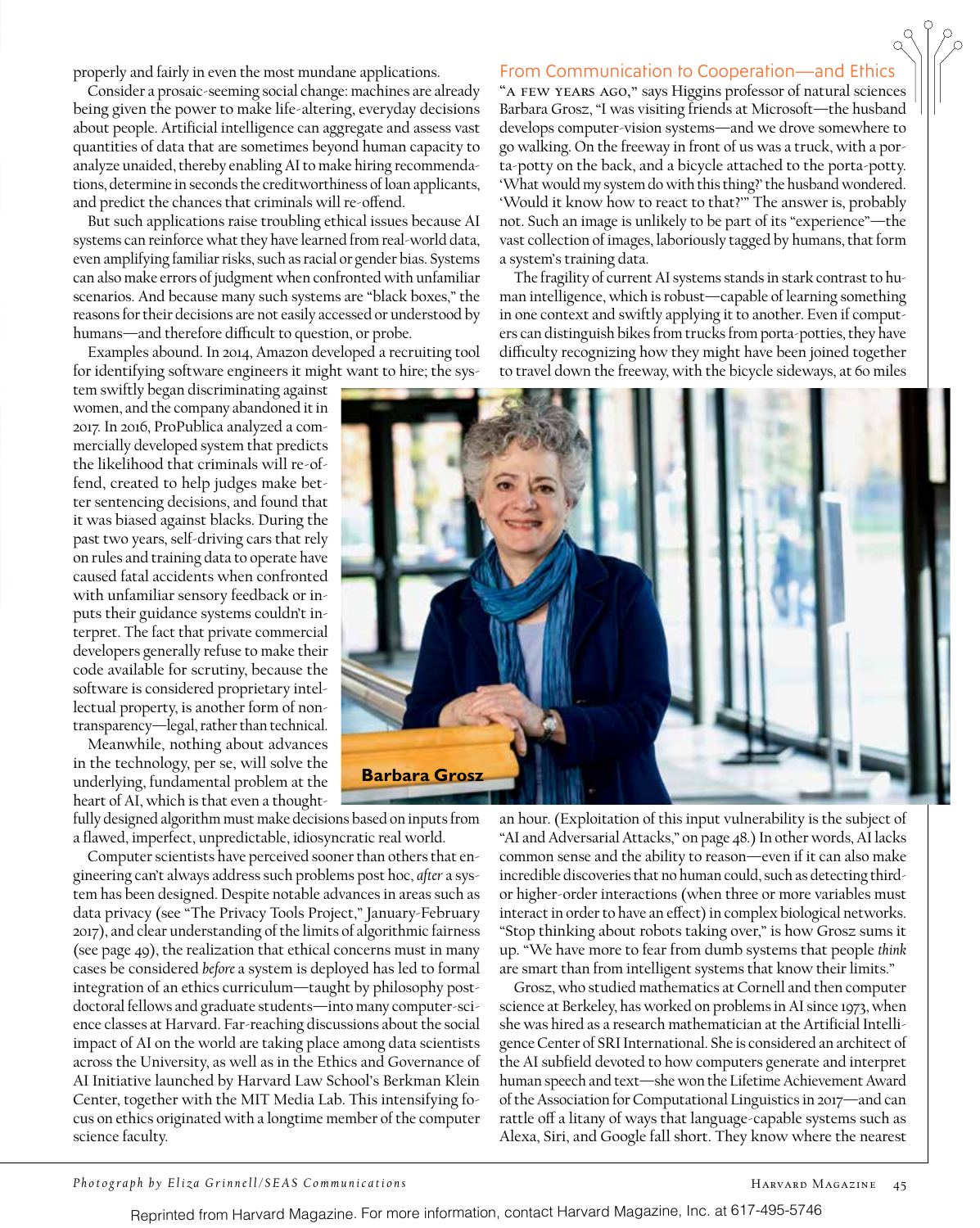emergency room is, for example, but not that it might be useful to direct someone with a broken ankle to go there.

Because her AI work in language predates data-driven approaches to natural language processing (see "Language as a Litmus Test for AI," page 47), Grosz developed a model-based approach to represent human discourse in a way that computers could understand. This has proved especially valuable to the field because it led her to reflect deeply on the nature of human-computer interaction, and later, in the course of imagining a future when computers and humans might work together, to propose theoretical models for collaborative AI systems designed to work on teams with people.

Her work on computational models of discourse goes far beyond the programming of grammatical rules. Understanding speaker intention, in order to determine the structure of a dialogue and thus to decipher meaning in human speech, was one key strategy she pioneered. Real speech, she points out, is full of digressions and shifts of focus, citing a notable example**:** her recording of the spontaneous dialogue as one person tries to tell another via teletype how to assemble an air compressor. (Well into the conversation, one speaker uses the pronoun "it" to refer to an object that has not been mentioned for half an hour—and both people understand exactly what is meant.) Intonation, she adds, is also key to understanding otherwise ambiguous phrases. "You're a real prince" might be said literally or sarcastically, in ways that a computer must be taught to understand. From this interdisciplinary research flowed general principles

Grosz envisions a future that combines the speed and statistical prowess of intelligent computers with innate human talents….

human talents, not one that pits machines and humans against each other—the way the relationship is often framed in descriptions of AI systems beating world champions in chess and go, or replacing people in the workplace. Such an integrated approach arguably represents the frontier in AI systems.

When Grosz began experimenting with team-based AI systems in health care, she and a Stanford pediatrician started a project that coordinates care for children with rare diseases who are tended by many people besides parents, including medical experts, home-care aides, physical therapists, and classroom teachers. The care spans years, she says, and "no human being *I've* ever encountered can keep track of 15 other people and what they are doing over long periods of time."

Grosz, with doctoral student Ofra Amir (now a faculty member at the Technion) began by analyzing how the patient-care teams worked,



about the nature of human-computer interaction. Grosz, with doctoral student Ece Kamar (now a senior researcher at Microsoft Research) developed a theory of "interruption management," for instance, for guiding information exchange between a human and a computer in order to make such communication exponentially more efficient. And she has come to believe, during the course of a long career, that the best of use of AI involves integrating such systems with human teams. She envisions a future that combines the speed and statistical prowess of intelligent computers with innate

that know their limits." "The problem, not just with AI, but a lot of technology that is out in the world, is that it can't do the job it has been assigned"—online customer service chatbots interacting via text that "are unable to understand what you want" being a case in point. Those systems could have been designed differently, she says, so that the first interactions are with a person *aided by* a computer; the person would be building a relationship with the customer, while vetting what the computer was clearly misunderstanding, and the system, meanwhile, would enable the person to provide an answer

and developed a theory of teamwork to guide interactions between the human members and an AI system designed to coordinate information about the children's care. As she had done with language, she started with general principles. "What we're trying to do, on the theoretical end, is to understand better how to share information" in that multi-member team environment, "and then build tools, first for parents, and then for physicians."

One of the key tenets she and her colleague, Bar-Ilan University professor Sarit Kraus, developed is that team members should not take on tasks they lack the requisite knowledge or capability to accomplish. This is a feature of good human teamwork, as well as a key characteristic of "intelligent systems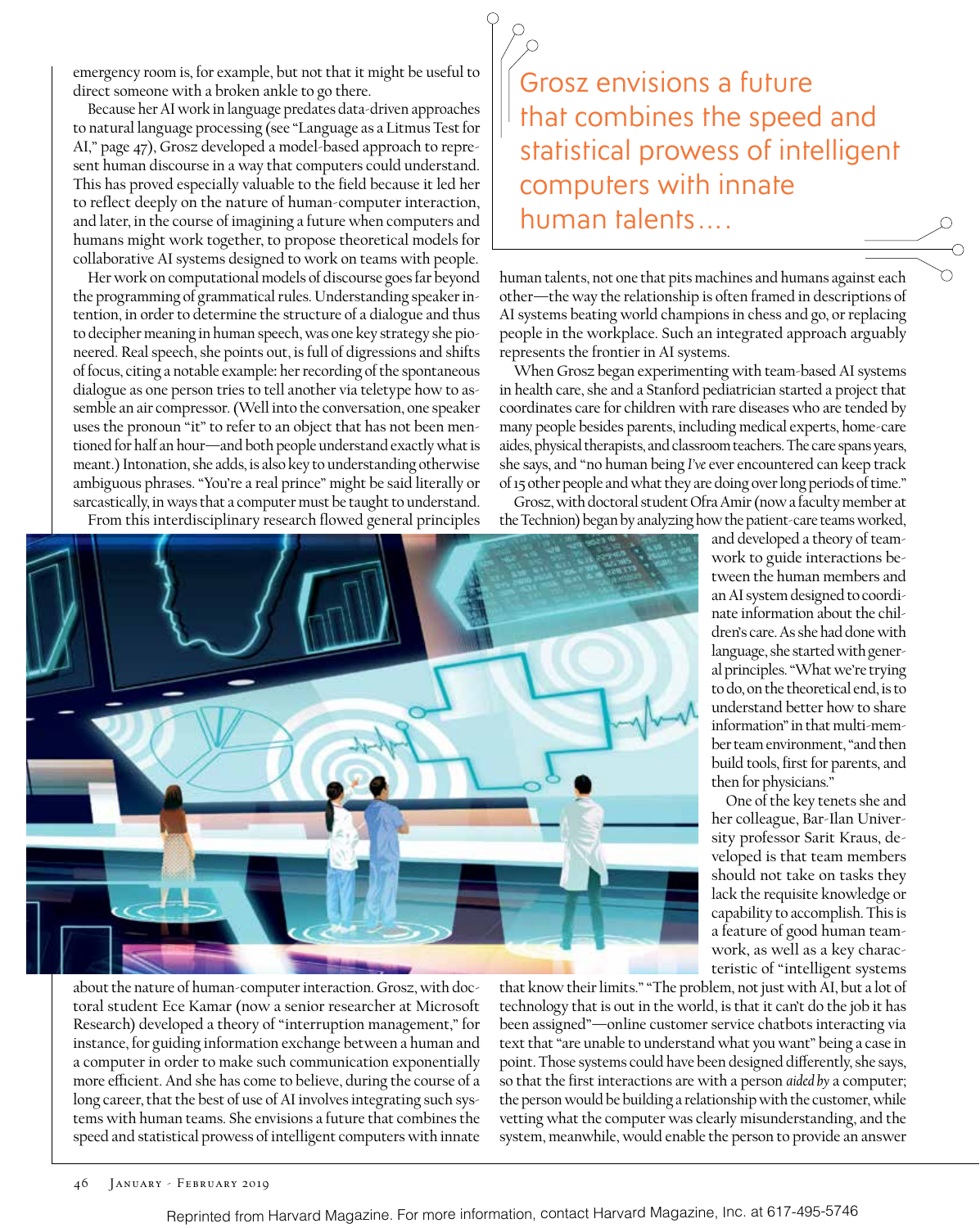## Language as a Litmus Test

Language, which clearly played an important role in human evolution, has long been considered a hallmark of human intelligence, and when Barbara Grosz started working on problems in artificial intelligence (AI) in the 1970s, it was the litmus test for defining machine intelligence. The idea that language could be used as a kind of Occam's razor for identifying intelligent computers dates to 1950, when Alan Turing, the British scientist who cracked Nazi Germany's encrypted military communications, suggested that the ability to carry on a conversation in a manner indistinguishable from a human could be used as a proxy for intelligence. Turing raised the idea as a philosophical question, because intelligence is difficult to define, but his proposal was soon memorialized as the Turing test. Whether it is a reasonable test of intelligence is debatable. Regardless, Grosz says that even the most advanced, language-capable AI systems now available—Siri, Alexa, and Google—fail to pass it.

The Higgins professor of natural sciences has witnessed a transformation of her field. For decades, computers lacked the power, speed, and storage capacity to drive neural networks—modeled on the wiring of the human brain—that are able to *learn* from processing vast quantities of data. Grosz's early language work therefore involved developing formal models and algorithms to create a computational model of discourse: telling the computer, in effect, how to interpret and create speech and text. Her research has led to the development of frameworks for handling the unpredictable nature of human communication, for modeling one-on-one human-computer interactions, and for advancing the integration of AI systems into human teams.

The current ascendant AI approach—based on neural networks that learn—relies instead on computers' ability to sample vast quantities of data. In the case of language, for example, a neural network can sample a corpus—extending even to everything ever written that's been posted online—to learn the "meaning"

of words and their relationship to each other. A dictionary created using this approach, explains assistant professor of computer science Alexander "Sasha" Rush, contains mathematical representations of words, rather than language-based definitions. Each word is a vector—a relativistic definition of a word in relation to other words. Thus the vectors describing the relationship between the words "man" and "woman" would be mathematically analogous to those describing the relationship between words such as "king" and "queen."

This approach to teaching language to computers has tremendous potential for translation services, for developing miniaturized chips that would allow voice control of all sorts of devices, and even for creating AIs that could write a story about a sporting event based purely on data. But because it captures all the human biases associated with culturally freighted words like "man" and "woman," and what the ensuing mathematical representations might embody with respect to gender, power dynamics, and inequality when confronted with the associations of a word such as "CEO," it can lead neural-network based AI systems to produce biased results.

Rush considers his work—developing language capabilities for microscopic computer chips—to be purely engineering, and his translation work to be functional, not literary, even though the goal of developing an AI that can pass the Turing test is undoubtedly being advanced by work like his. But significant obstacles remain.

How can a computer be taught to recognize inflection, or the rising tone of words that form a question, or an interruption to discipline kids ("Hey, stop that!"), of the sort that humans understand immediately? These are the kinds of theoretical problems Grosz has been grappling with for years. And although she is agnostic about whatever approach will ultimately succeed in building systems able to participate in everyday human dialogue, probably decades hence, she does allow that it might well have to be a hybrid of neural-network learning and human-developed models and rules for understanding language in all its complexity.

more quickly. When such fundamentals of intelligent-systems design aren't respected, the systems are assumed to be capable of things they can't do, or are used in naïve, inappropriate ways.

Grosz's highly interdisciplinary approach to *research*, informed by linguistics, philosophy, psychology, economics, and even a bit of anthropology and sociology, led her to think also about which of these subjects might best inform the *teaching* of AI systems design. Though she had taught an introductory course on AI from 1987 to 2001, a time when its application remained largely theoretical, the world had changed by the time she rebooted that course in 2013 and 2014, when fully operational AI systems were being deployed. Grosz realized there was a teaching opportunity in the interplay between the ethical challenges presented by AI and good systems design.

This led to one of Grosz's most important contributions to the teaching of computer science at Harvard: the idea that ethics should be tightly integrated into every course. In the fall of 2015, she introduced a new course, "Intelligent Systems Design and Ethical Challenges." By the following year, more than 140 students had applied for the 25 spots in the class, emboldening her to encourage

her computer-science colleagues to incorporate some teaching of ethics into their own courses. Because most of them lacked sufficient background to be comfortable teaching ethics, she began a collaboration with Wolcott professor of philosophy Alison Simmons, who chairs the philosophy department. Together, they worked with colleagues in their respective fields, enlisting CS professors willing to include ethics modules in their computer-science courses and philosophy graduate students to teach them.

The aim of this "Embedded EthiCS" initiative, she says, is to instruct the people who will build future AI systems in how to identify and think through ethical questions. (Computer science is now the second largest concentration among Harvard undergraduates; if students from related fields such as statistics or applied mathematics are included, the total enrollment substantially exceeds that of top-ranked economics.) "Most of these ethical challenges have no single right answer," she points out, "so just as [the students] learn fundamental computing skills, I wanted them to learn fundamental ethical-reasoning skills." In the spring of 2017, four computer-science courses included some study of ethics. That fall, there were five,

n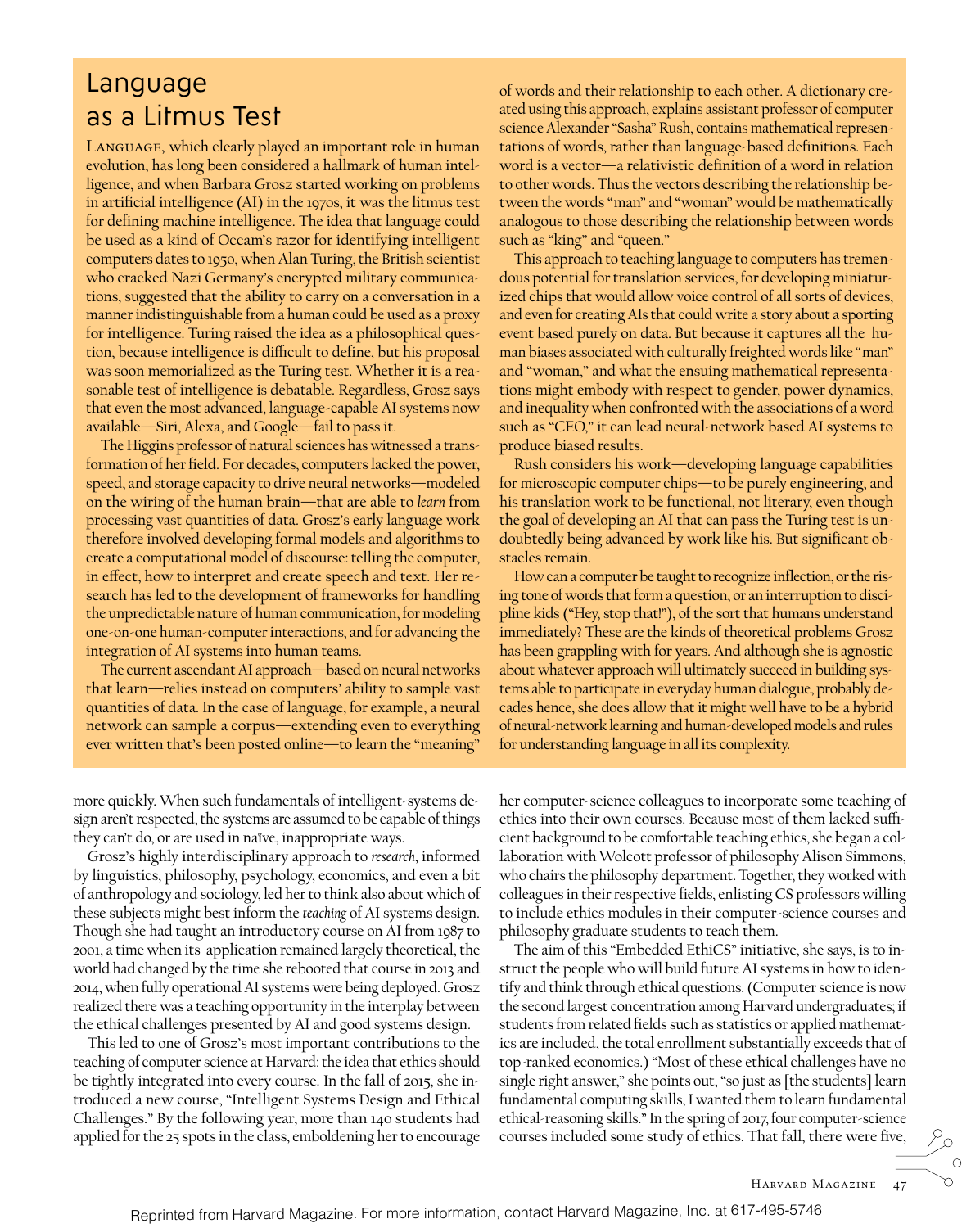

**Can you quickly navigate this simple decision tree? The inputs are: ICML (International Conference on Machine Learning); 2017; Australia; kangaroo; and sunny. Assuming you have done it correctly, imagine trying to explain in words how your decision to clap hands was reached. What if there were a million variables?**

then 8 by spring 2018, and now 18 in total, spanning subjects from systems programming to machine learning and its effects on fairness and privacy, to social networks and the question of censorship, to robots and work, and human-computer interaction.

Surveys of students in these classes show that between 80 percent

## AI and Adversarial Attacks

The privacy and security issues surrounding big data, the lifeblood of artificial intelligence, are well known: large streams and pools of data make fat targets for hackers. AI systems have an additional vulnerability: inputs can be manipulated in small ways that can completely change decisions. A credit score, for example, might rise significantly if one of the data points used to calculate it were altered only slightly. That's because computer systems classify each bit of input data in a binary manner, placing it on one side or the other of an imaginary line called a classifier. Perturb the input—say, altering the ratio of debt to total credit—ever so slightly, but just enough to cross that line, and that changes the score calculated by the AI system.

The stakes for making such systems resistant to manipulation are obviously high in many domains, but perhaps especially so in the field of medical imaging. Deep-learning algorithms have already been shown to outperform human doctors in correctly identifying skin cancers. But a recent study from Harvard Medical School coauthored by Nelson professor of biomedical informatics Isaac Kohane (see "Toward Precision Medicine," May-June 2015, page 17), together with Andrew Beam and Samuel Finlayson, showed that the addition of a small amount of carefully engineered noise "converts an image that the model correctly classifies as benign into an image that the network is 100 percent confident is malignant." This kind of manipulation, invisible to the human eye, could lead to nearly undetectable health-insurance fraud in

and 90 percent approve of embedded ethics teaching, and want more of it. "My fantasy," says Grosz, "is that every computer-science course, with maybe one or two exceptions, would have an ethics module," so that by graduation, every concentrator would see that "ethics matters everywhere in the field—not just in AI." She and her colleagues want students to learn that in order to tackle problems such as bias and the need for human interpretability in AI, they must design systems with ethical principles in mind from the start.

### Becoming a Boston Driver

Bemis professor of international law and professor of computer science Jonathan Zittrain, who is faculty director of the Berkman Klein Center for Internet and Society, has been grappling with this goal from a proto-legal <sup>3</sup> perspective. In the spring of 2018, he co-taught a course

with MIT Media Lab director Joi Ito exploring how AI technologies should be shaped to bear the public interest in mind. Autonomous vehicles provided a particularly salient case study that forced students to confront the nature of the complexities ahead, beyond the "runaway trolley problem" of deciding whom to harm and whom to save.

Once a car is truly autonomous, Zittrain explains, "It means that if an arrest warrant is issued for someone, the next time they enter an autonomous vehicle, the doors could lock and the car could just drive them to the nearest police station. Or what if someone in the car declares an emergency? Can the car propel them at 70 miles per

the \$3.3-trillion healthcare industry as a duped AI system orders unnecessary treatments. Designing an AI system ethically is not enough—it must also resist *unethical* human interventions.

Yaron Singer, an associate professor of computer science, studies AI systems' vulnerabilities to adversarial attacks in order to devise ways to make those systems more robust. One way is to use multiple classifiers. In other words, there is more than one way to draw the line that successfully classifies pixels in a photograph of a school bus as yellow or not yellow. Although the system may ultimately use only one of those classifiers to determine whether the image does contain a school bus, the attacker can't know which classifier the system is using at any particular moment—and that increases the odds that any attempt at deception will fail.

Singer points out that adding noise (random variations in brightness or color information) to an image is not in itself unethical—it is the uses, not the technology itself, that carry moral force. For example, noise can be used with online postings of personal photographs as a privacy-ensuring measure to defeat machine-driven facial recognition—a self-protective step likely to become more commonplace as consumer-level versions of noise-generating technologies become widely available. On the other hand, as Singer explains, were such identity-obfuscating software already widely available, Italian police would probably not have apprehended a most-wanted fugitive who'd been on the run since 1994. He was caught in 2017, perhaps when a facial recognition program spotted a photo of him at the beach, in sunglasses, on Facebook.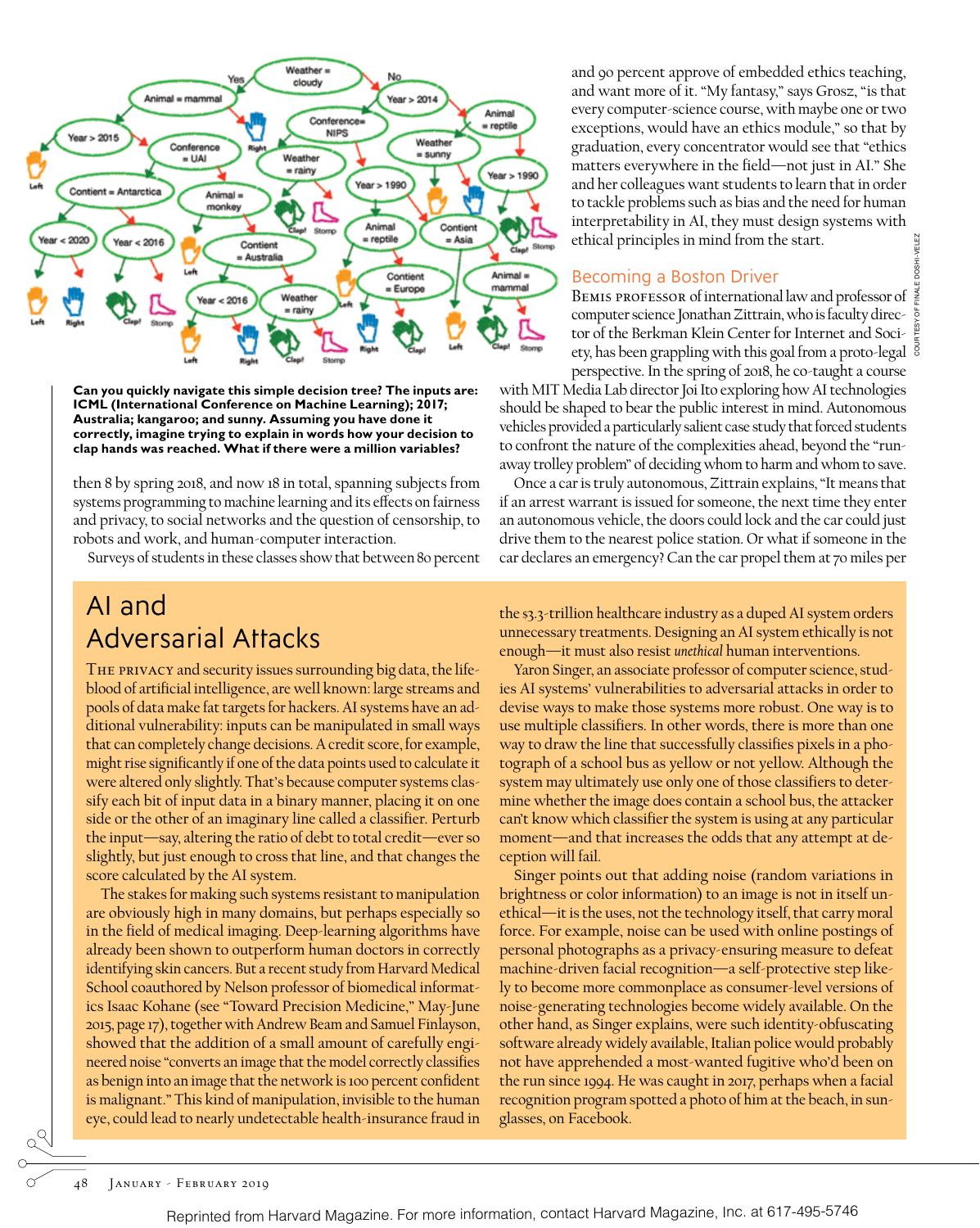hour on city streets to the hospital, while all the other cars part like the Red Sea?"

Students in Zittrain's class thought they knew how the discussion about autonomous vehicles would unfold. But when he posed a very simple question—"Should the driver be able to instruct the car to go 80 miles per hour?"—they were confronted with a designer's moral dilemmas. If yes, and the car were involved in an accident at that speed, would the driver be responsible? Or would the carmaker be liable for *allowing* the car to speed? "People speed all the time, but we have the implicit comfort of knowing that there is roughly nothing we can do about it," Zittrain notes. "The understandable initial premise [with autonomous vehicles] is that, gosh, there's no driver, and we can't blame an inanimate object like a car. It looks as though there is a paucity of responsibility"—whereas in fact, "there's a surfeit of responsibility." The manufacturers, the AI designers, the policymakers, *and* the driver could all be held accountable.

And the situation becomes more complex if the vehicle's AI system dynamically changes its behavior as it "learns" from experiences on

the road, Zittrain points out. "Maybe if it drives enough in Boston, it will become a Boston driver!" This applies to many learning systems, and the legal solutions remain unexplored. Maybe, he suggests, if an AI designer or other contributor builds a learning system in which behavior can't always be predicted, there will be a price tag on operating with that uncertainty.

The subject is a nexus of interdisciplinary inquiry, Zittrain continues. At the Berkman Klein Center and MIT's Media Lab, he and his colleagues have created a group called "Assembly" that brings software developers from outside companies in on sabbatical to work with students and one another for a couple of months on some of these puzzles in AI and other datascience fields. "The embedded ethics instruction is part of an effort ers," January-February 2017, page 56); it should not perpetuate existing biases; and it should be transparent. But to create learning AI systems that embody these principles can be hard. System complexity, when thousands or more variables are in play, can make true understanding almost impossible, and biases in the datasets on which learning systems rely can easily become reinforced.

There are lots of reasons why someone might want to "look under the hood" of an AI system to figure out how it made a particular decision: to assess the cause of biased output, to run safety checks before rollout in a hospital, or to determine accountability after an accident involving a self-driving car.

What might not be obvious is how difficult and complex such an inquiry can be. Assistant professor of computer science Finale Doshi-Velez demonstrated by projecting onscreen a relatively simple decision tree, four layers deep, that involved answering questions based on five inputs (see a slightly more complex example, opposite). If executed correctly, the final instruction was to raise your left hand. A few of the conference attendees were able to follow along. Then



to create opportunities for students from across the University to encounter one another, and bring the tools they are learning in their respective schools to bear on this kind of stuff in teams.

"I think that's part of what's made Barbara [Grosz]'s teaching and research so influential here. And so timeless. Her teaching is not how to intervene in a computer system or piece of software to fix it. It's really thinking at a broader level about how people and technologies should be interacting." Can they be accountable? Can they be understood? Can they be fair?

## Systemic Bias and Social Engineering

THE PROBLEM of fairness in autonomous systems featured prominently at the inaugural Harvard Data Science Conference (HDSC) in October, where Colony professor of computer science David Parkes outlined guiding principles for the study of data science at Harvard: it should address ethical issues, including privacy (see "The Watchshe showed a much more complex decision tree, perhaps 25 layers deep, with five new parameters determining the path down through the tree to the correct answer—an easy task for a computer. But when she asked if anyone in the audience could describe in words *why* they had reached the answer they did, no one responded. Even when the correct path to a decision is highlighted, describing the influence of complex interacting inputs on the outcome in layman's terms is extremely difficult. And that's just for simple models such as decision trees, not modern deep architectures with millions of parameters. Developing techniques to extract explanations from arbitrary models—scalable systems with an abitrary number of variables, task, and outputs—is the subject of research in her lab.

Bias poses a different set of problems. Whenever there is a diverse population (differing by ethnicity, religion, or race, for example), explained McKay professor of computer science Cynthia Dwork during a HDSC talk about algorithmic fairness, *(please turn to page 74)*